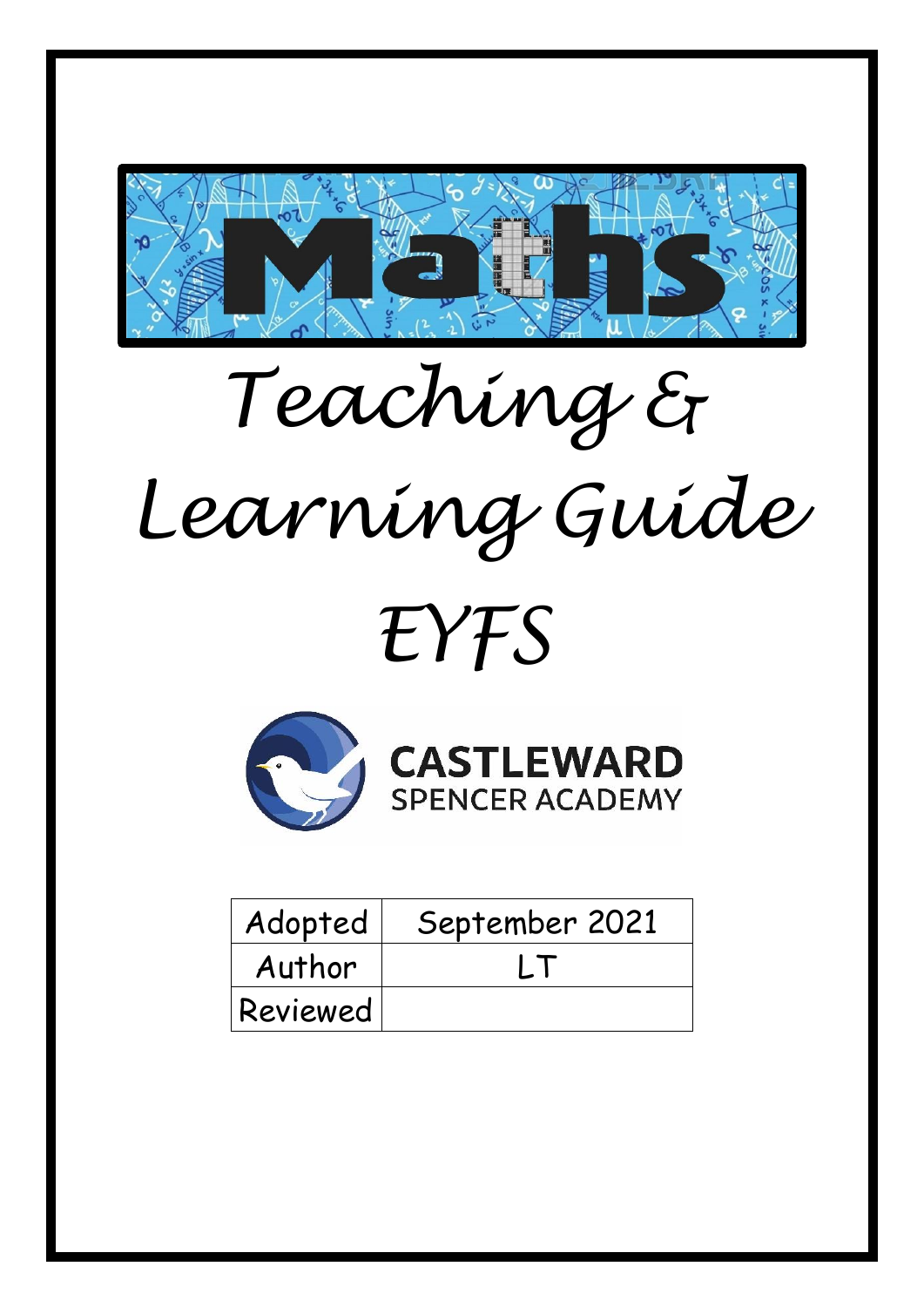## **Contents**

### Aims

## Teaching Sequence

- 1. Long term planning
- 2. Medium term planning
- 3. Short term planning
- 4. Vocabulary
- 5. Direct Teaching
- 6. Maths in the provision
- 7. Mastery flow model
	- a. Teach it
	- b. Practise it
	- c. Do it
	- d. Twist it
	- e. Apply it
- 8. Differentiation
- 9. AFL

## Environment

- 1. Working Wall
- 2. Live Maths
- 3. Equipment Zones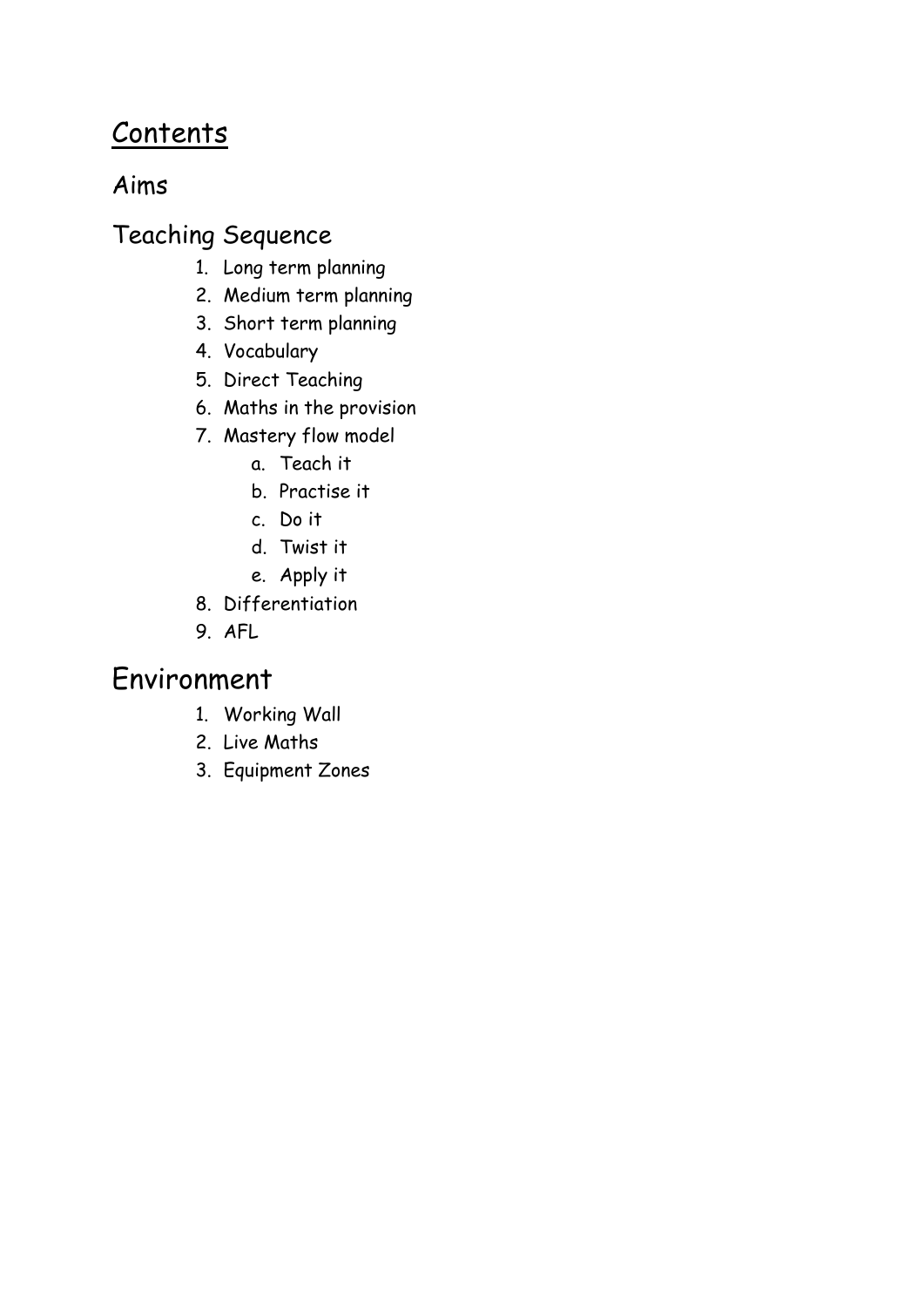#### **Aims**

Our teaching of maths in EYFS aims to develop a secure base of knowledge and vocabulary, from which mastery of mathematics can be built.

Our EYFS maths curriculum allows children to:

- develop number skills.
- develop an understanding of shape and measure.
- develop spatial reasoning skills.
- improve young children's knowledge and understanding of early mathematical concepts.
- Develop positive attitudes and interests in mathematics.

Our EYFS environment allows children to:

- 'have a go' and practise new skills and concepts.
- make mistakes and develop their learning.
- pursue and develop an interest in mathematics.
- find patterns and relationships and spot connections.
- talk to adults and peers about mathematical concepts.

## **Teaching Sequence**

#### Long term planning

Long term planning is based on guidance contained in the 'Development Matters' document and the requirements of the 'EYFS Statutory Framework'. The structure of the Long Terms Plans is such that two units run concurrently (a number unit and a SSM unit). Each week there should be three number direct teaching slots and two SSM direct teaching slots.

In order to 'interrupt forgetting', key concepts are repeated throughout the year. This ensures that content is revisited as well as ensuring appropriate new content is introduced.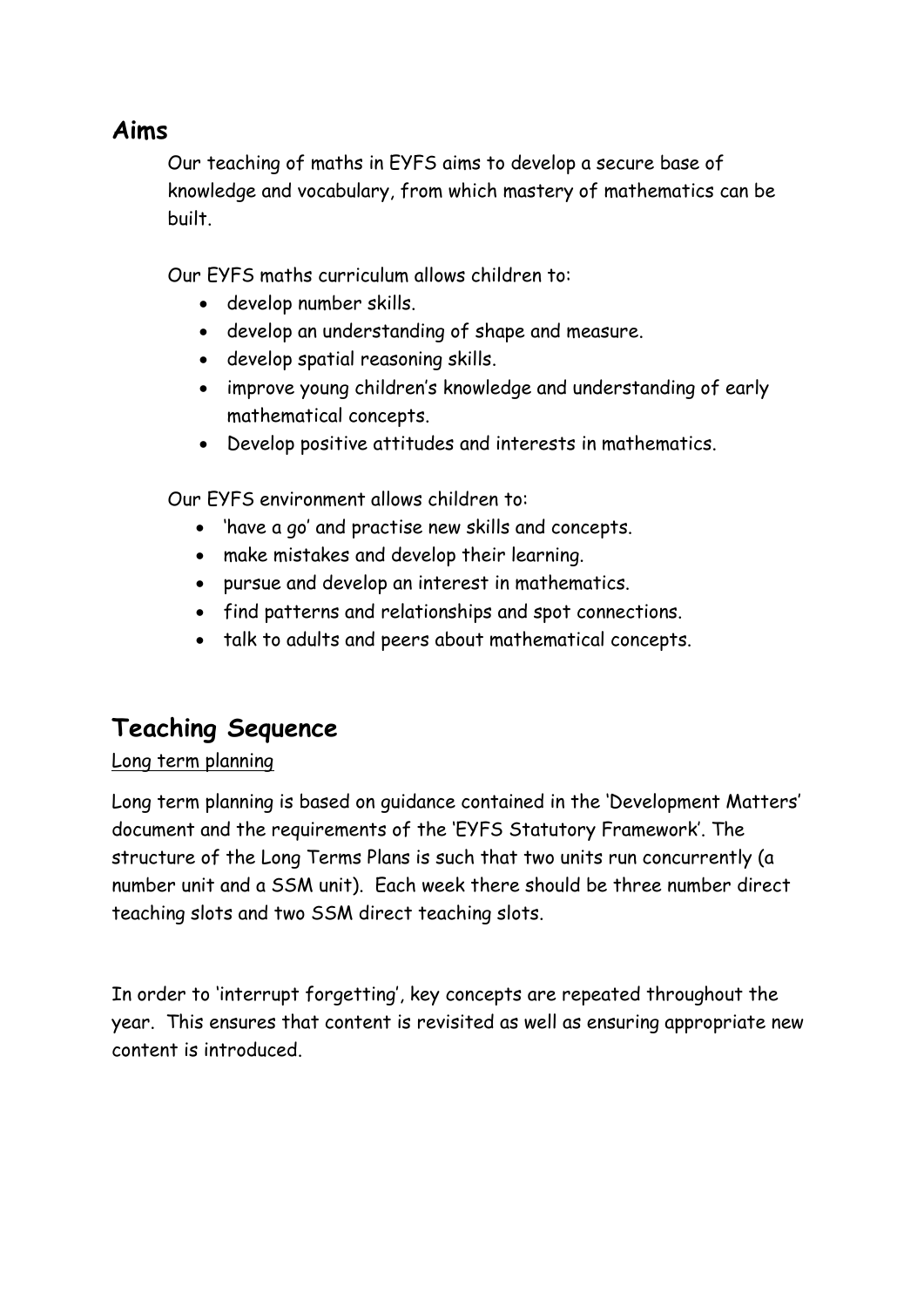#### Medium term planning

In EYFS, medium term plans are taken from White Rose and are saved on the school server. The schemes of work offer advice on learning hours, resources, suggested learning intentions, vocabulary and misconceptions. They also indicate the curriculum statements that are being covered in this unit.

#### Short term planning

Teachers plan for maths lessons using the following proforma. This is shared with all practitioners working with the children.



|                                    | Learning Intention | Main Teaching- to include deployment of<br>staff | Small Group/Independent<br>Activity | <b>Enhancements</b> to<br><b>Continuous Provision</b>   | <b>AfL</b> |
|------------------------------------|--------------------|--------------------------------------------------|-------------------------------------|---------------------------------------------------------|------------|
| $\overline{\phantom{0}}$<br>Lesson |                    | Resources to be used within the session:         | Range 5/6:<br>Range 4/3:            | Daily opportunities<br>to apply learning:<br>Resources; |            |
| $\sim$<br>Lesson                   |                    | Resources to be used within the session;         | Range 5/6:<br>Range 4/3;            | Daily opportunities<br>to apply learning:<br>Resources; |            |
| S<br>Lesson                        |                    | Resources to be used within the session;         | Range 5/6:<br>Range 4/3;            | Daily opportunities<br>to apply learning:<br>Resources; |            |

#### Vocabulary

Mathematical language is extremely important. In the medium-term plans, the vocabulary for each unit is indicated. During direct teaching, attention should be paid to what mathematical language should be introduced. This language should then be reinforced during learning conversations and through the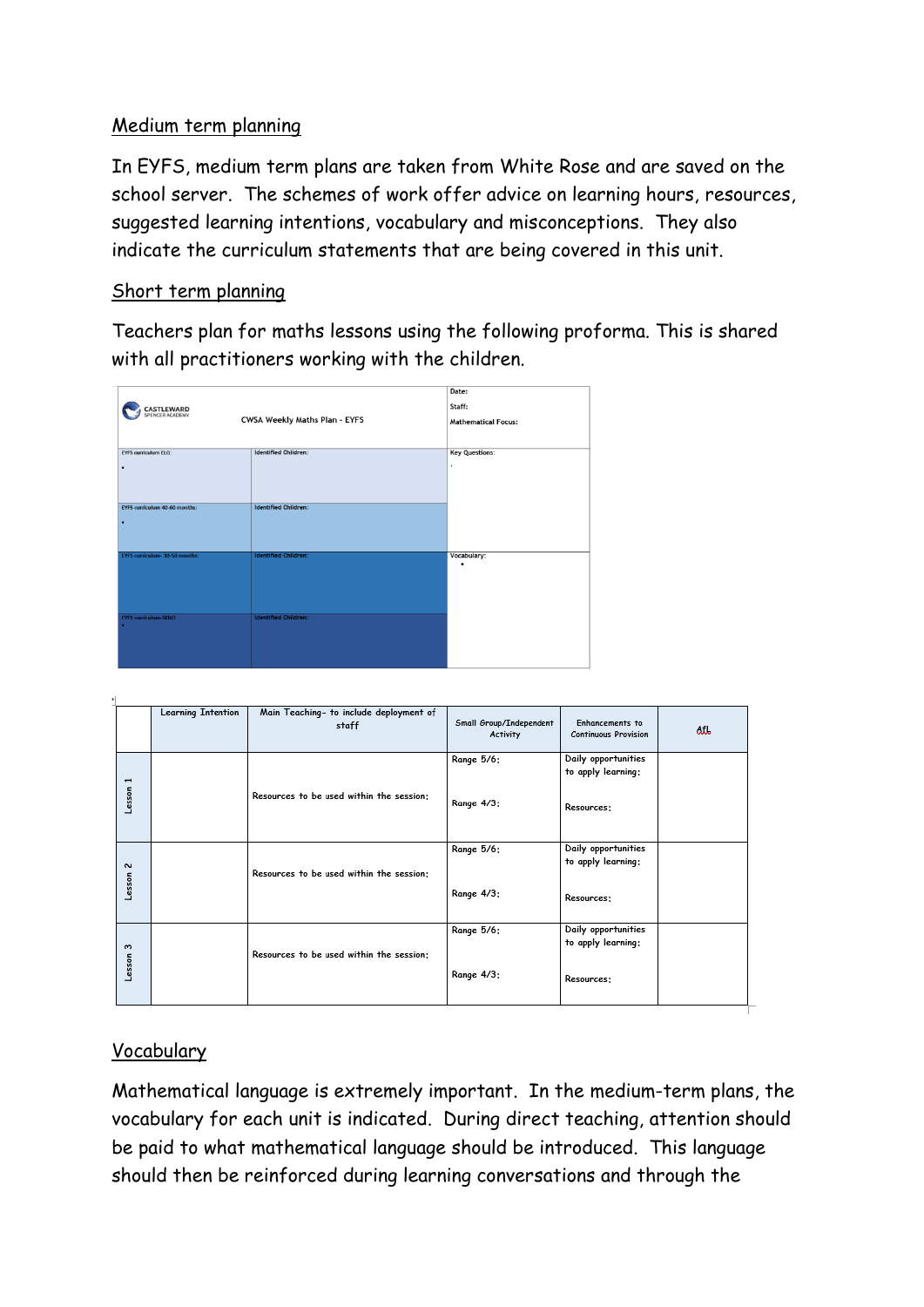environment. Given the evidence on how long it takes to make new vocabulary stick, words should be constantly re-visited.

#### Direct Teaching

At CWPA, we recognise that each child will begin the EYFS with unique needs and at varying stages of development. The teaching of maths will therefore begin after a period of baseline assessment, in the Autumn term. Short term planning will then be informed by these baseline assessments and observations.

According to guidance published by the EEF:

*Commonly, the most effective early numeracy approaches include individual and small group work, and balance guided interaction with both direct teaching and child-led activities, depending on the age and capabilities of the child.*

The teaching of early maths at CWSA reflects this guidance and is a balance of daily direct teaching, followed by guided small group work. Individual work and child-led activities will then take place during continuous provision time.

#### **Maths in the provision**

The provision is where pupils will demonstrate what they can do and what they have learnt from the direct teaching. As such, we expect the evidence gather to be

- **N** natural
- **I** independent
- **C** consistent
- **E** embedded

The provision, therefore, should provide opportunities for the pupils to independent apply mathematic skills. However, provision should never be forced. For example, maths should not be done outside for the sake of doing "outdoor learning". Instead, meaningful opportunities should be found to apply maths both in the classroom and in the outside space. Provision should be made appealing for the pupils, to excite them about maths and motivate them to choose maths activities.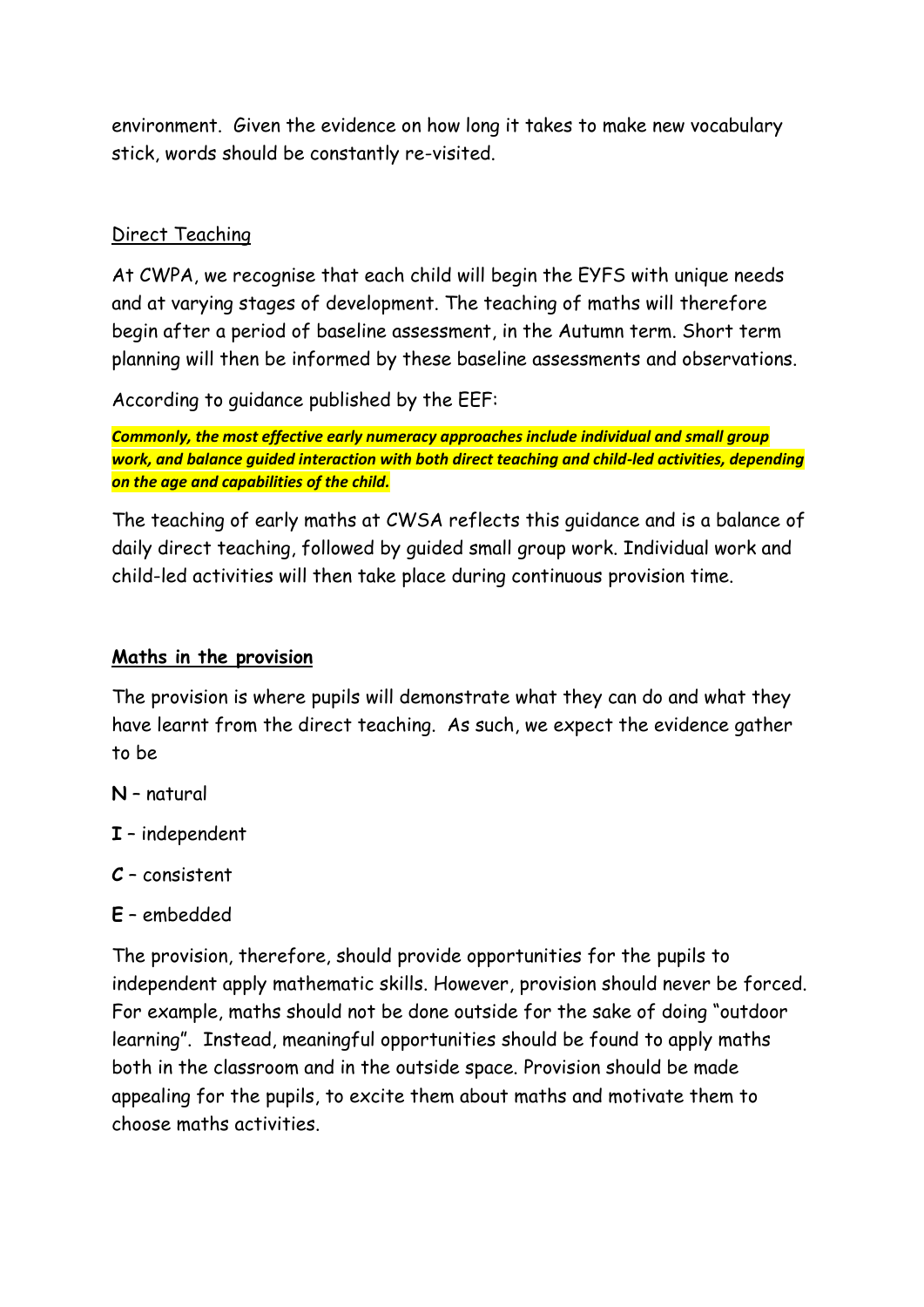Adults in the environment should seek to scaffold mathematical conversation and prompt use of mathematical language. Early Excellence Continuous Provision Planning and CWPA short term plans, will be clearly displayed in the maths area to support with this.



#### Lesson flow model

The diagram above outlines the different stages of the direct teaching and group work elements of EYFS maths. Each stage is deliberately included to achieve a specific purpose.

*Teach it – whole class stage*

PURPOSE – model to the pupils how to be successful with the learning intention.

At this stage, it needs to be considered how you will demonstrate to the pupils how to do the mathematical skill you are working on. It will almost always be appropriate to use pictorial or concrete resources at this stage to help pupils understand the learning; however, only one representation or resource should be used (i.e. the one that is best to help the pupils understand).

It is important to drive home key messages at this stage that will help the pupils be successful. The key message could be: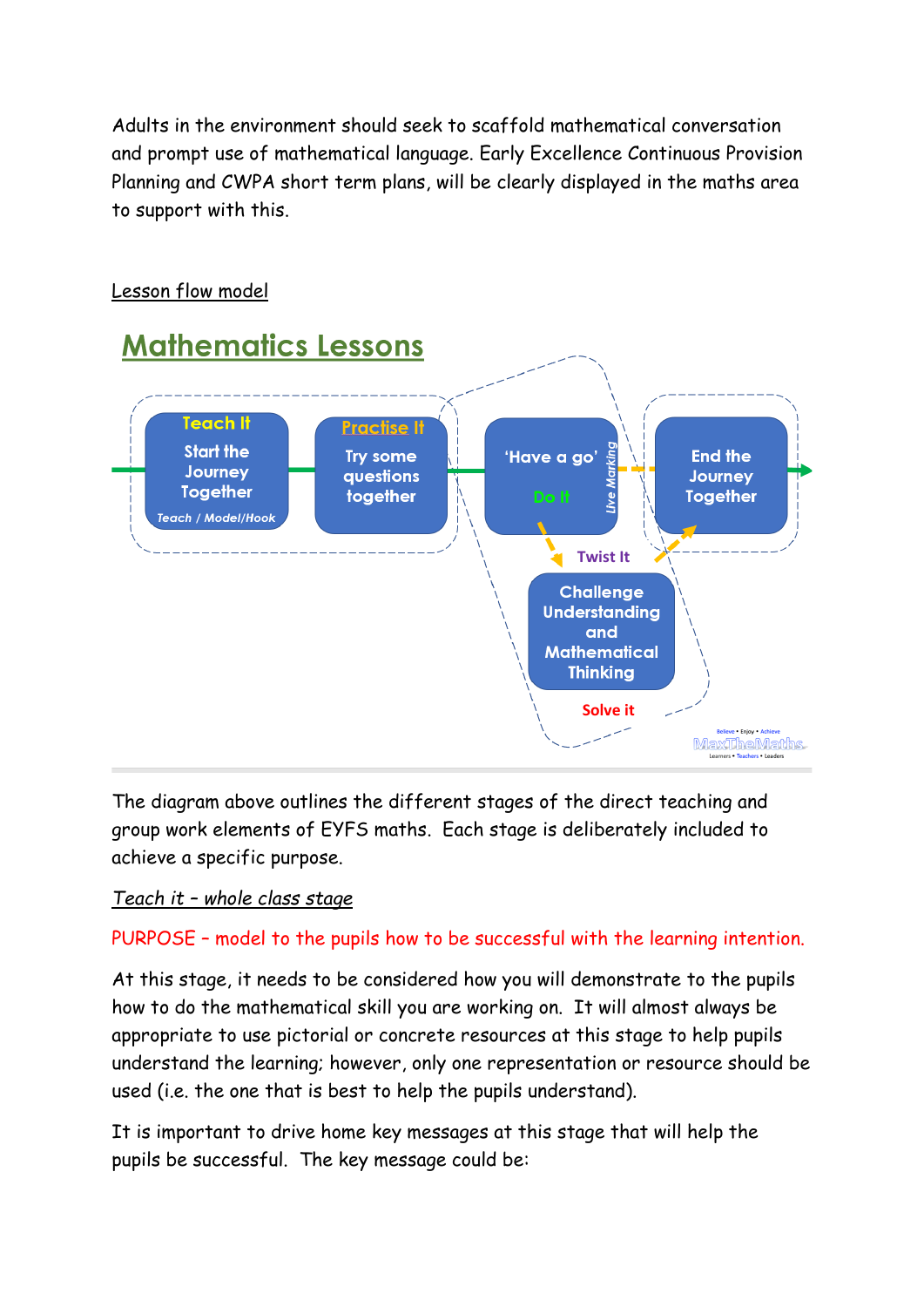| Learning            | Key message                         |
|---------------------|-------------------------------------|
| Recognise triangles | Triangles have three straight sides |

The key message usually relates to a misconception. To test the pupils during the "Teach It" it is useful to try and trick them with a misconception (i.e. making the mistake deliberately and having the pupils correct you).

During the teach it, "Live Maths" should be created. This is where you record your modelling on flipchart paper so that the pupils can refer to it during the modelling. This flipchart paper should then be displayed on a Maths Washing Line for the duration of the Maths unit.

It is helpful to make use of stories, songs and rhymes to support the teach it.

#### *Practise it – whole class stage*

#### PURPOSE – act as a bridge between the teach it and do it

Before the pupils move on to independent application, they first need to practise the skill you have taught them. This would often be on whiteboards. During the practise it, you need to be assessing whether pupils are ready to move onto the do it. If they are not, they might need some additional explanation or adult intervention during the do it.

#### *Do it – small group work stage*

#### PURPOSE – challenge procedural fluency

As the name suggests, the point of the "Do It" is for pupils to do the learning intention. It should not be over complicated but just be basic questions that follow on from what you have taught.

Often, it will be good to make use of practical activities at the do it stage.

Attention should be paid to variation theory (what it is, what it is also). Variation theory stresses making small, deliberate changes to how a question is presented in order to test procedural fluency.

\*If pupils are not successful at the Do it stage, plans need to be put into place to think through what additional support can be put in.

#### *Twist it – Whole class stage or small group stage as appropriate*

PURPOSE – challenge pupils understanding by making them explain misconceptions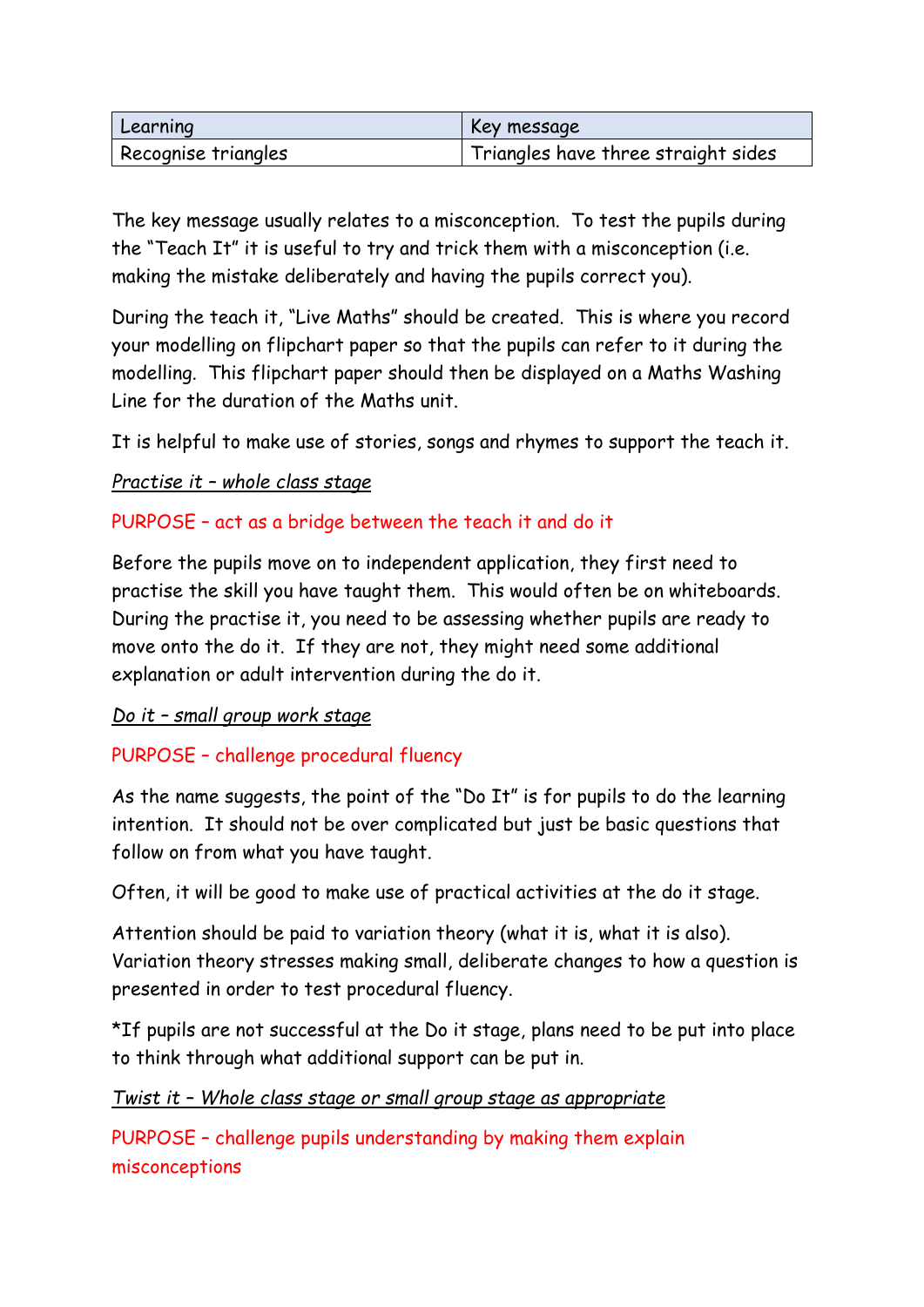The purpose of this stage of the lesson is to throw a misconception at pupils and get them to explain why it is wrong. This could be something like.



In EYFS, this could be a whole group activity. For example, the teacher might be ordering numbers and put 3 and 4 the wrong way around or draw a 6 backwards. The teacher would then ask the pupils what mistake had been made and they would discuss this in partners.

#### *Enhanced Provision*

Following direct teaching, resources relating to the current maths objective should be available in CP. Children may then choose to independently apply, consolidate and extend their learning.

As well as the specific Maths CP and enhancements, it is necessary to think about natural opportunities for Maths learning to be applied in the following areas

- -Sand/water (outside)
- -Role Play
- -Creative
- -Small world
- -Story corner

#### **Differentiation**

We do not differentiate by task, instead looking to support & challenge through every step of our lesson design. This ensures that pupils do not get held behind by not being exposed to age-appropriate learning\*. In addition, it stops children being held back by being labelled as "low ability". Instead, we provide support for any pupil who needs it.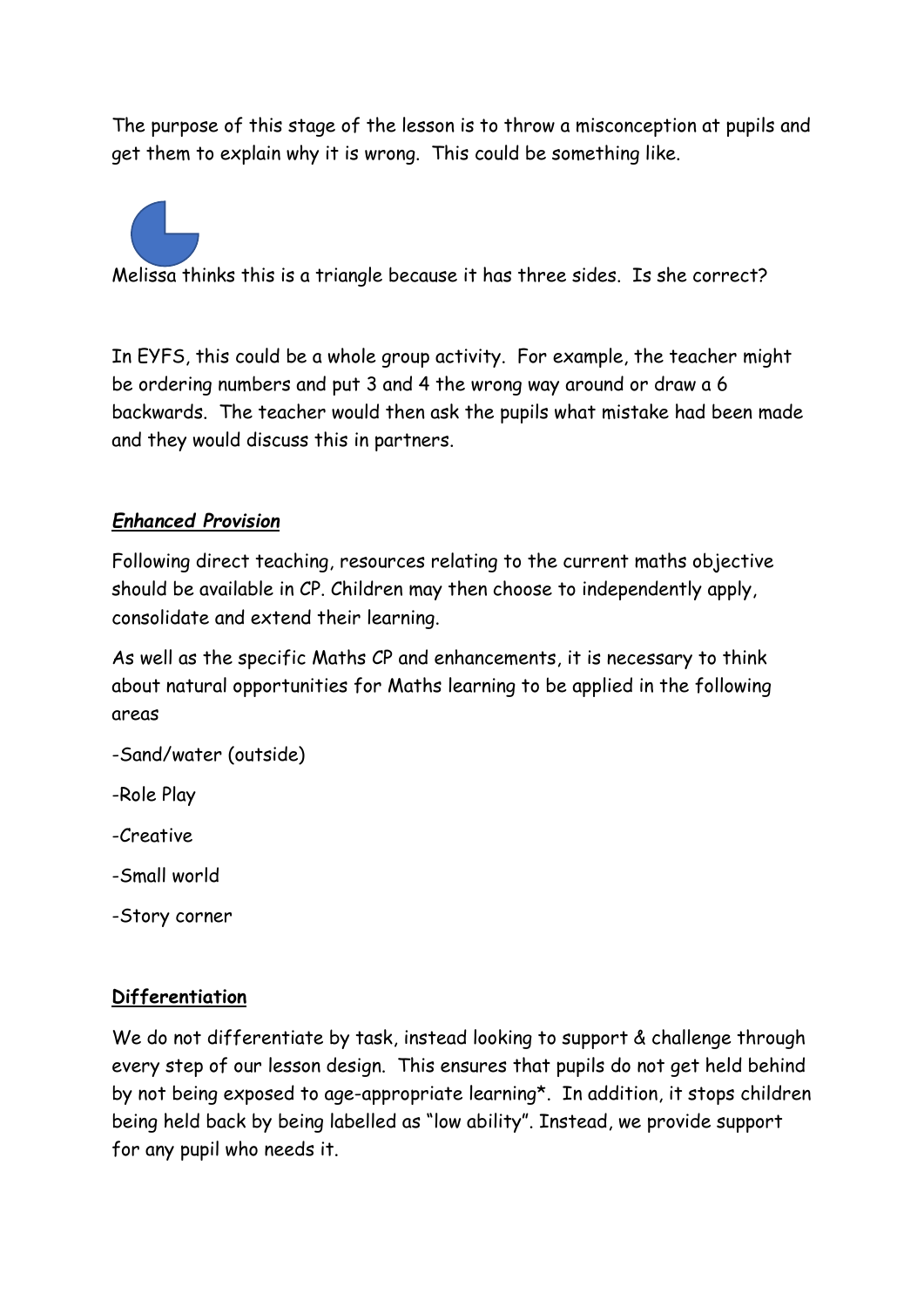Support means:

- Always using pictorial and/or concrete resources to scaffold the learning.
- Using the "Practise It" as an opportunity for AFL and supporting further where necessary.
- Using adult support (without removing independence).
- Same day or next day intervention to stop gaps appearing in the first place.

\*Some of our pupils will have recognised and specific SEND. These pupils will not be able to access the same learning as others at times (although assumptions should not be made that this is always true). Where they need to access a different curriculum, their learning should be guided by their PLPs.

In the same way that we do not label pupils as low ability, we also do not label pupils as high ability. This means that all pupils will follow our normal lessons sequence. Alternative lessons are not required, as we provide deliberate challenge at every stage of the lesson.

#### **AFL**

Daily AFL will be happening through questioning and observation of what pupils are doing independently.

Evidence for each child could include:

-Post it notes of what they are doing

-Short observations

-Pictures

-Transcripts of conversation.

## **Environment**

#### Working Wall

Working walls for Maths should include the following:

-Vocabulary for that unit

-Space for WAGOLLs (celebrations of good work)

- annotated photographs which depict our learning journey.